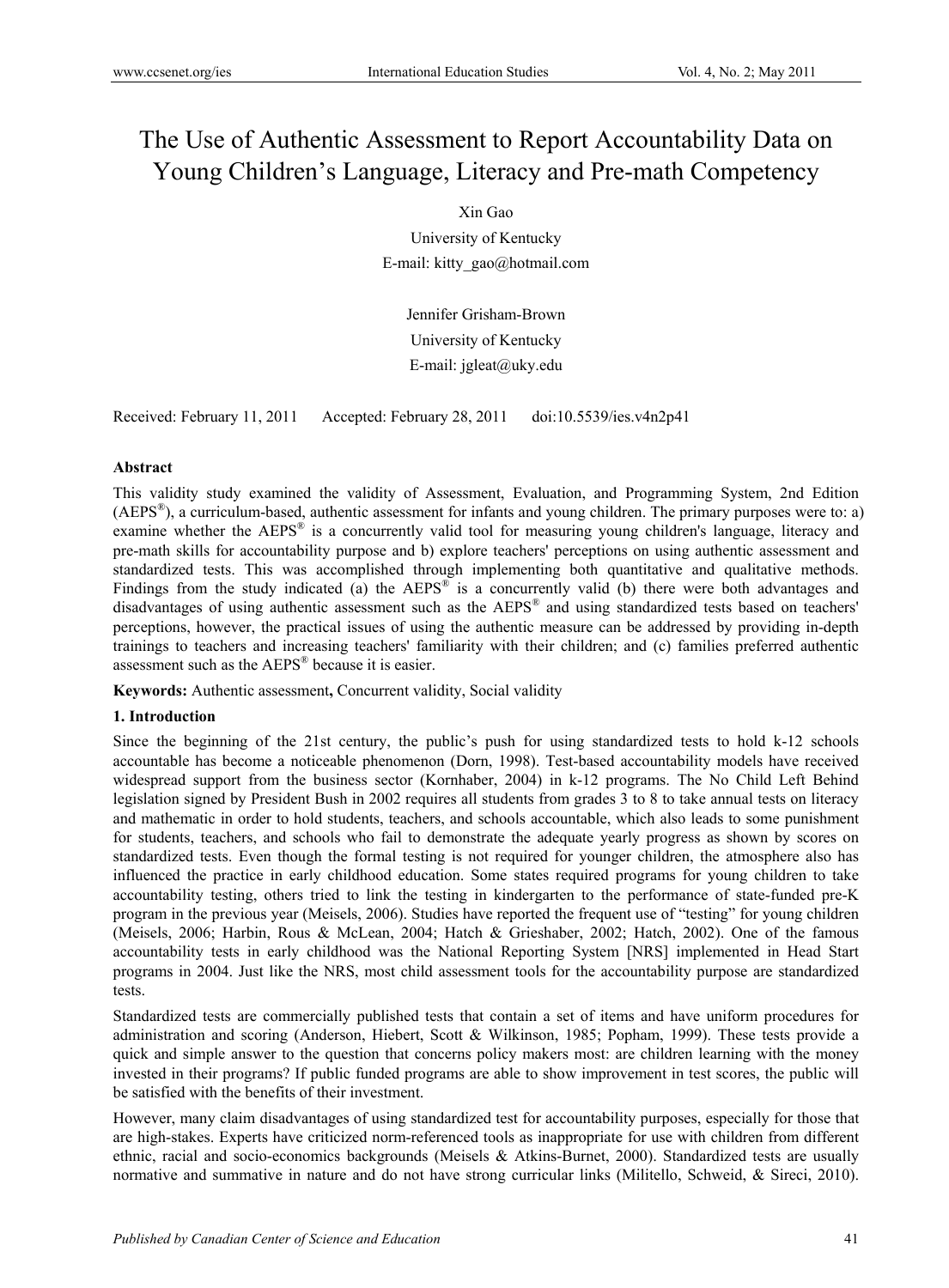Because young children have rapid and uneven development, they are developmentally unreliable test takers. Researchers often concerned about the reliability and validity of standardized tests when high-stakes decisions were made based on performance on such test (Appl, 2000; Brown, Kohn, 2001; Linn, 2000, McLean, Meisels, 2006; 1996; Nagle, 2000; Ratcliff, 1995). Also, in terms of the connection between pre-k readiness scores and child's later academic performance, studies found out standardized test possess inadequate predictive value for later school performance (Laparo & Pianta, 2000; Miseils, 2009; Kim & Suen, 2003). The concerns made sense because if the measure itself is flawed, how could we use the flawed judgment to deprive children of their chance to the appropriate education and intervention, and to punish the agencies that actually made effort to improve their services. As a result of such concern, the technical adequacy aspect of the NRS was examined, and the results indicated that it was not valid and reliable overtime (Government Accountability Office [GAO], 2005). The use of the NRS was then suspended.

In addition to the technical adequacy concerns, the social consequence of using standardized tests as high-stakes accountability tool is also problematic. Standardized assessments impact children's self-esteem because they may cause unnecessary stress and unrealistic expectations for children, especially for young children (Andersen, 1998; Hatch, 2002; Meisels, 2006). When using standardized tests to report accountability data, pressures force teachers and school administrators to spend a lot of planning time preparing children to do well on test items instead of devoting time to teach children competencies that are beneficial to their lives in the real world (Hatch, 2002; Mintrop, 2004). This practice narrowed the curriculum by overemphasizing basic skills and neglecting higher-order thinking (Hatch, 2002; Shepard et al, 2001; Kellaghan and Madaus, 2001; Shepard, 1991). Furthermore, such narrowing is likely to be greatest in programs that serve at-risk and disadvantaged children where there is the most pressure to improve outcomes (Shepard et al., 2001; Herman and Golan, 1991). The narrowing of curriculum distorts the real goal for the education (Parini, 2005).

Scholars and organizations such as National Association for the Education of Young Children [NAEYC], National Association of Early Childhood Specialist in State Departments of Education [NAECS/SDE], and National Association of School Psychologists [NASP], have thus called for a stop to the use of standardized tests (Shepard, Tylor & Kagan, 1996; NAEYC, 2009; NAECS/SDE, 2003; NASP, 2002) and suggest alternatives to evaluate and observe young children as they are learning. Recommended practices in early childhood field have suggested the use of authentic assessment that is aligned with developmentally appropriate assessment principles (NAEYC, 2009; Neisworth & Bagnato, 2004, 2005).

Authentic assessment, sometimes referred as naturalistic assessment (Barnett & Macmann, 1992), play-based assessment (Bufkin & Bryde, 1996), contextualized assessment (Bell & Barnett, 1999), or performance assessment (Moorcraft, Desmarais, Hogan, & Berkowitz, 2000; Klein & Estes, 2004), assesses children in their natural environment. It is defined as the process of gathering data by systematic observation for making decisions about an individual (Berk, 1986), and "active student production of evidence of learning" (Mitchell, 1995, p.2). It is so named because these assessments are meant to reflect practices and performances that actually occur within a broader environment rather than those found in the context of a specific test (Black & William, 1998; Wiggins, 1998). Authentic assessment includes methods such as work samplings, anecdotal notes, portfolios, checklists, rating scales, and teacher-designed classroom observations (Janesick, 2001). Authentic assessment provides information for program planning, is linked to curriculum, and is flexible in terms of the way data are collected. It can serve as an alternative method for reporting young children's outcome data for accountability purpose.

As an example of authentic assessment, the Assessment, Evaluation and Programming System, 2nd Edition (AEPS®) is a curriculum-based assessment that assesses children in their natural environment. The AEPS<sup>®</sup> is considered as an authentic assessment because 1) data collection occurred in children's familiar environment; 2) data is collected through ongoing observation of children; 3) it assesses child's functional skills that are closely related to their real life experiences; and 4) information is gathered from people who are familiar with the child. The AEPS<sup>®</sup> included 54 items divided into 8 strands in the cognitive area and 49 items divided into 2 strands in the social-communication area. For each item one of the 3 scores was assigned. A score of 0 indicated the child is not able to perform the corresponding skill, a score of 1 indicated the child can perform the skill inconsistently or with some assistance, and a score of 2 indicated the child is able to perform the skill without assistance and consistently. After each item was scored, a composite score was obtained by adding item scores together. Teachers who work with the child every day score these items in an ongoing and informal format. A combination of data collection method such as observation of daily activities, collection of child's work samples, and parent interview are used to score all the items.

Even though authentic assessment is advocated for its relevance to young children's learning processes and fits the characteristics for developmentally appropriate practice, reliability and validity of this type of assessment remains unclear. As mentioned above, not until the reliability and validity evidences have been collected, tests may not be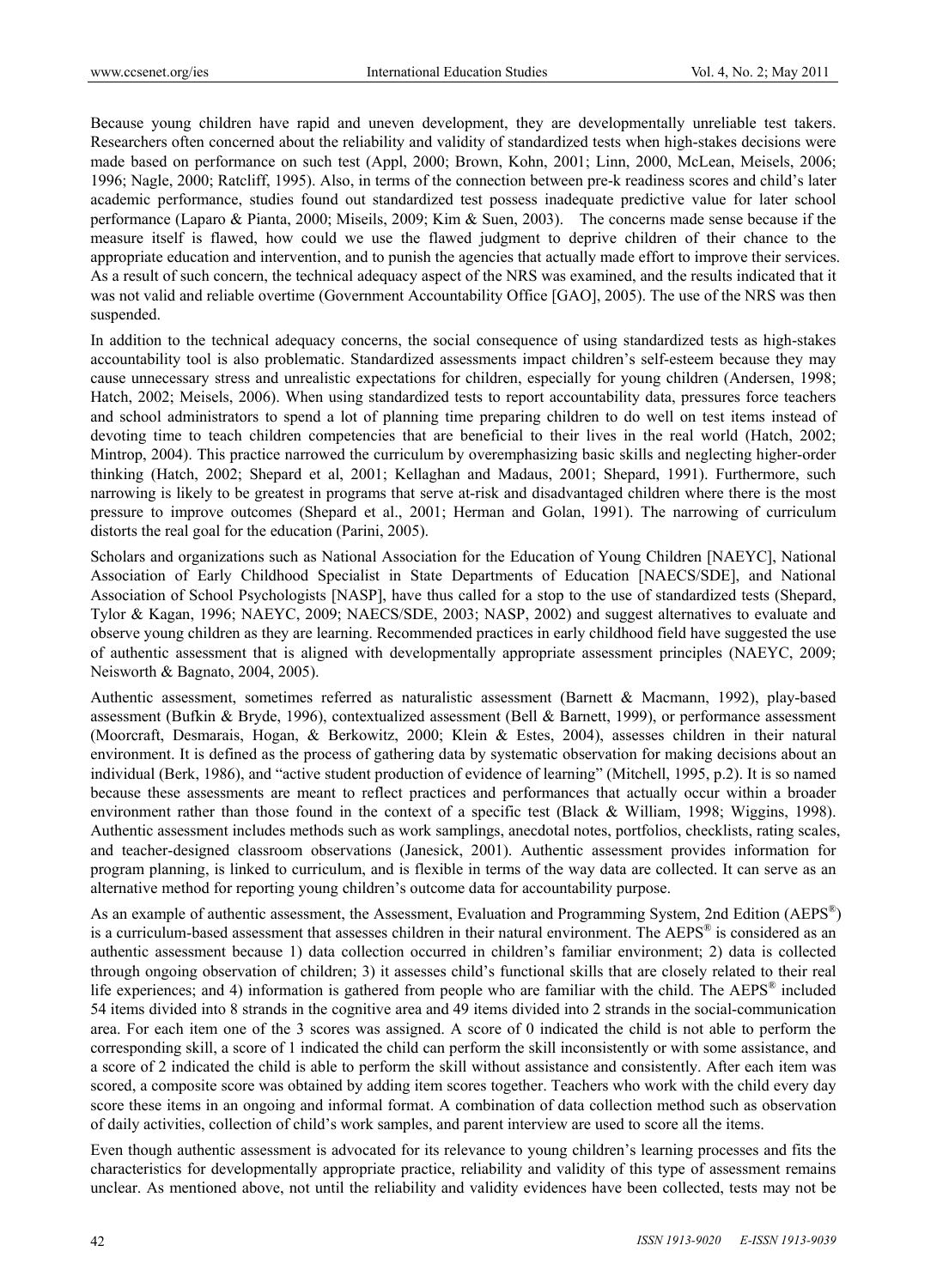appropriate for reporting and accountability purposes. For this purpose, there is no published data on the validity of the AEPS®. It is critical to provide such evidence before it can be used for accountability purpose. In this study, the AEPS® was validated by comparing its scores with a criterion measure for the criterion validity, and teachers' perceptions of the authentic assessment were explored to provide evidence of the social validity.

Three research questions were examined in this study: 1) Is the AEPS<sup>®</sup> a concurrently valid measure for assessing young children's competence in the cognitive domain for accountability purposes? 2) Is the AEPS® a concurrently valid measure for assessing young children's competence in the communication domain for accountability purposes, 3) What are teachers' perceptions on using authentic assessment and standardized tests?

#### **2. Methods**

## *2.1 Concurrent Validity*

## 2.1.1 Recruitment and participants

Children enrolled in five public pre-k classrooms in a southeast state were recruited as participants. Recruitment lasted one month. Preschool teachers distributed parental consents to the parents of children enrolled in their classrooms. Parents signed and returned the informed consent form to the teacher if they are interested. After collecting the signed informed consents, the researcher started to conduct Battelle Developmental Inventory, 2nd Edition (referred as BDI-2) on children with signed consent.

There were a total of thirty four (34) English speaking children recruited for the study. Two of the participating children were eliminated from the final analysis because their AEPS® data were not available. Therefore, a total of 32 children were included in the analyses. The average age for the 32 children was 58 months. The oldest participant was 64 months and the youngest participant was 40 months. Among the 32 children, 18 of them were female and 14 of them were male. Gender difference was examined using the independent sample T-test. The results indicated no significant difference between male and female in terms of their scores on either of the measures. Seven out of the 32 of them were white, 19 were black, 5 were Hispanic and 1 was biracial. None of the 32 children had a disability. Based on the power analysis formula (Cohen, 1988), in order to predict a statistically significant correlation at the 0.5 level, the sample size had to be at least 28 to reach a conventional 0.8 statistical power. For this purpose, our sample size of 32 meets the criteria.

#### 2.1.2 Measures

The AEPS® (Bricker, 2002) is a curriculum-based assessment for infants and young children. It is designed for 1) determining a child's present level of functioning, 2) developing developmentally appropriate goals for individual child, 2) planning intervention, and 4) evaluating a child's performance overtime. The AEPS<sup>®</sup> has two levels designed for children of different ages, one for children from birth-to-three years old (level I), and another for children from three to six years old (level II). In this study, only level II was used because all the participants were older than 3. The AEPS® assesses young children's competency in fine motor, gross motor, adaptive, cognitive, social-communication and social areas based on their performance in everyday activities. For the purpose of this study, only the cognitive and social-communication areas of the AEPS® three to six set were used because these are the two domains that reflect the learning in early language, literacy and pre-math areas which policy makers concerns the most.

The total score for the AEPS<sup>®</sup> cognitive area ranges from 0 to 108. In this study, the highest score was 106 and the lowest score was 47. The average score for the 32 participants was 87.53. The total score for the AEPS<sup>®</sup> social-communication area ranges from 0 to 98. In this study the highest score was 98 and the lowest score was 50. The average social-communication score for all 32 participants was 88.88.

The Battelle Developmental Inventory, 2nd Edition (BDI-2) is a norm-referenced measure designed for the purpose of screening, diagnosis and evaluation of young children's early development. It is ideal for several uses: identification of children with special needs, evaluation of children with special needs in early education programs, assessment of typically developing children, screening for school readiness, and program evaluation for accountability. This measure is appropriate for ages from birth to seven. The assessment is appropriate for both typically developing children and children with special needs. The BDI-2 was developed based on the concept of milestones. The conceptual foundation of the original BDI was that a child attains skills in certain sequence, and the acquisition of each skill depends on the acquisition of the preceding skills. Based on this underlying concept of development, the BDI development team analyzed large numbers of items from different instruments and clustered items together based on the behaviors of these item measure. From these clusters, a sequence of behaviors was derived to describe the functioning of typically developing children at various stages of development. Behaviors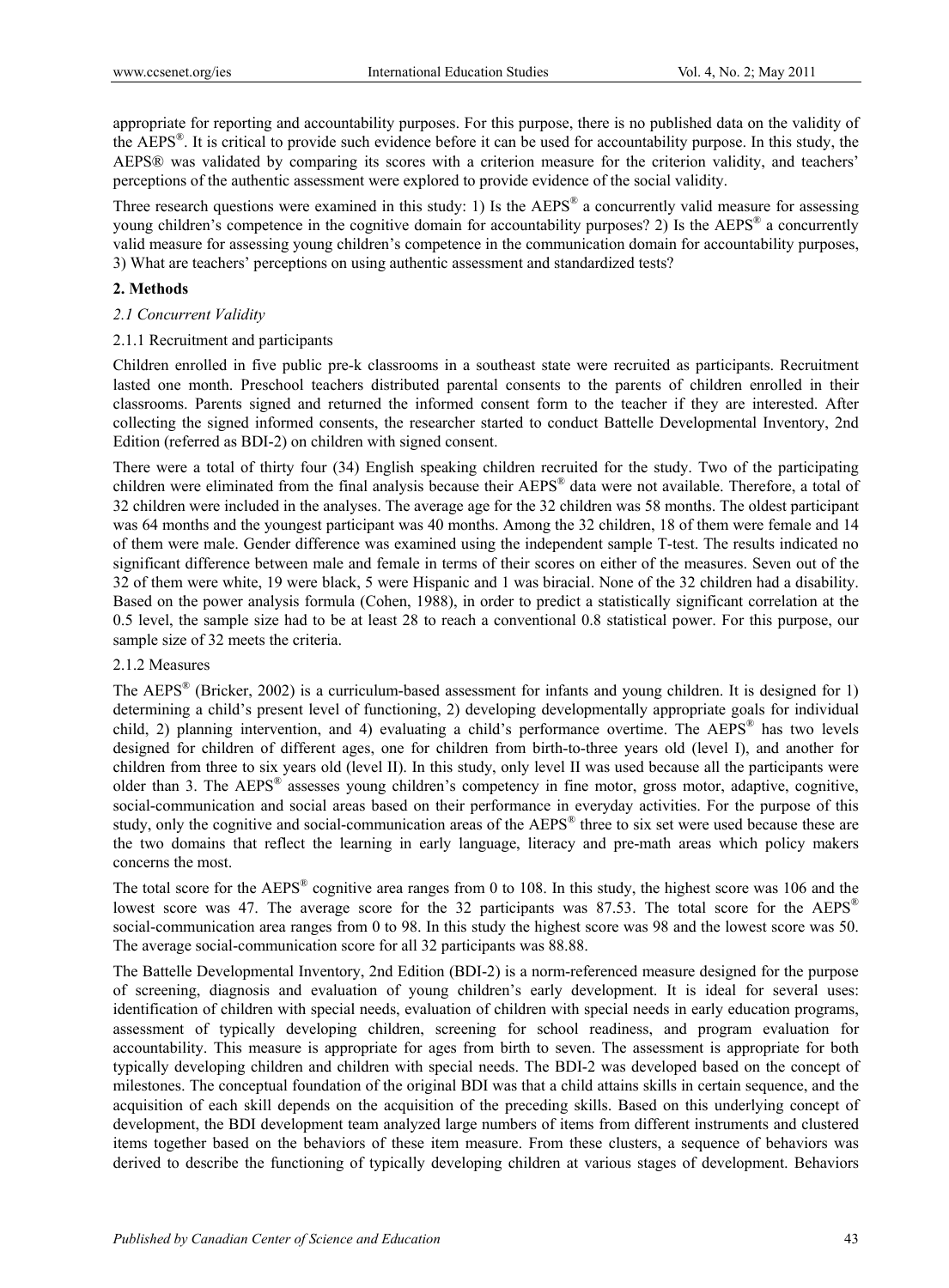were later analyzed and categorized into five major areas of development and smaller subdomains. After identifying these behaviors, items were developed to assess these behaviors.

The BDI-2 assesses children's development in five domains: personal-social, adaptive, motor, communication, and cognitive domain. Each domain includes several sub-domains. For the purpose of this study, only the cognitive and communication domain were used. There are three sub-domains in the cognitive domain: attention and memory, reasoning and academic, and perception and concepts. There are two sub-domains in the communication domain: receptive communication and expressive communication. In each sub-domain, items are listed according to chronological order. All BDI-2 items are presented in a standard format that specifies the behavior to be assessed, the material needed, and the recommended procedures for administering the specific item. Each item was scored 0, 1 or 2. A score of 0 indicated that the child has not mastered the skill at all; a score of 1 indicated that the skill is emerging; and a score of 2 indicated the child has already mastered the skill. Based on the child's chronological age, there are different starting points for each age level. From the first item being administered, if the child gets three consecutive 2s, the basal is established. When calculating the raw score, any item before the basal is scored 2. When the child gets three consecutive 0s, a ceiling is obtained. Any item after the ceiling is scored as 0. When adding all the scores together a raw score of the domain is obtained and can be converted to a scaled score. According to the age level, the sum of scaled scores in one domain can be transferred to the developmental quotient (DQ) score.

The internal consistency of the BDI-2 was examined using the split-half method. The split-half method splits a single administration of the test into two halves for analysis and the scores from these two halves of test will be correlated. According to Bracken (1987), Nunnally (1978) and Salvia & Ysseldyke (2001), in order for test score to be considered reliable, the reliability coefficient for the two halves should be higher than .80 for the subdomain score and higher than .90 for domain score and total scores. The reliability coefficient for the total BDI-2 DQ scores is average at .99 across all 16 age groups, and internal consistencies of the 13 subdomains report a range of .89-.93, which indicates that the measure is sufficiently reliable. Also, inter-rater reliabilities on 17 subjective items were examined, and 94% to 99% agreements were achieved.

Besides being validated with the original BDI, the BDI-2 was also validated with Bayley Scales of Infant Development-II (Bayley, 1993), and moderate relationships between the two tests were found A correlation of .61 was reported between BDI-2 cognitive domain and BSID-II mental index, and .75 was reported as the correlation coefficient between BDI-2 communication domain and BSID-II mental index. The BDI-2 was also validated with the Denver Developmental Screening Test-II (Frankenburg et al, 1992) High agreements on identifying potential problems (range from 83% to 89%) were found. Among all domains, the agreement on identifying potential problem in communication domain was the highest, at 89%. The DQ scores from the BDI-2 communication domain and the scaled scores from the two subscales in the domain were correlated with the Preschool Language Scale, Fourth Edition (PLS-4) (Zimmerman, Steiner, & Pond, 2002). Moderate to high correlations were found between BDI-2 communication scores and PLS-4 scores. These evidences indicate that BDI-2 is a valid measure in measuring young children's cognitive and communication ability.

The DQ scores for both BDI-2 cognitive and communication domains ranged from 40 to 160. In this sample, the highest cognitive DO score was 111 and the lowest was 55. The average cognitive DO score for all 32 children was 84.16. The highest communication DQ score was 119 and the lowest communication DQ score was 55. The average communication DQ score was 88.38.

#### 2.1.3 Procedures

The researcher started to collect parental consents two weeks after they were distributed by teachers to each parent. Once an informed consent was collected, the researcher went into the classroom and tested the child using the BDI-2. The test of BDI-2 occurred while children's AEPS® data were collected by teachers in the classroom. Both the BDI-2 data collection and AEPS<sup>®</sup> data collection occurred between the second week of February 2006 and second week of March 2006. By arranging the BDI-2 test concurrently with the AEPS<sup>®</sup> data collection, the concurrence of scores generated from these measures was ensured.

Before the researcher collected BDI-2 data, the researcher had participated in two BDI trainings. The trainings ensured that she was familiar with the measure and procedures of administering the test, as well as the scoring procedures. The first BDI-2 training was provided by the publisher, focusing on the historical and policy issues regarding the BDI-2 test development. The second training was provided by someone who had been trained by the publisher, focusing on the administration and scoring issues of the BDI-2 test. During the second training, the researcher was required to administer items in BDI-2 in front of the trainer so that the procedural reliability was checked. These two trainings prepared the researcher with both theoretical background and administering experience of the BDI-2. During the data collection period, the researcher went into the classroom with BDI-2 test books and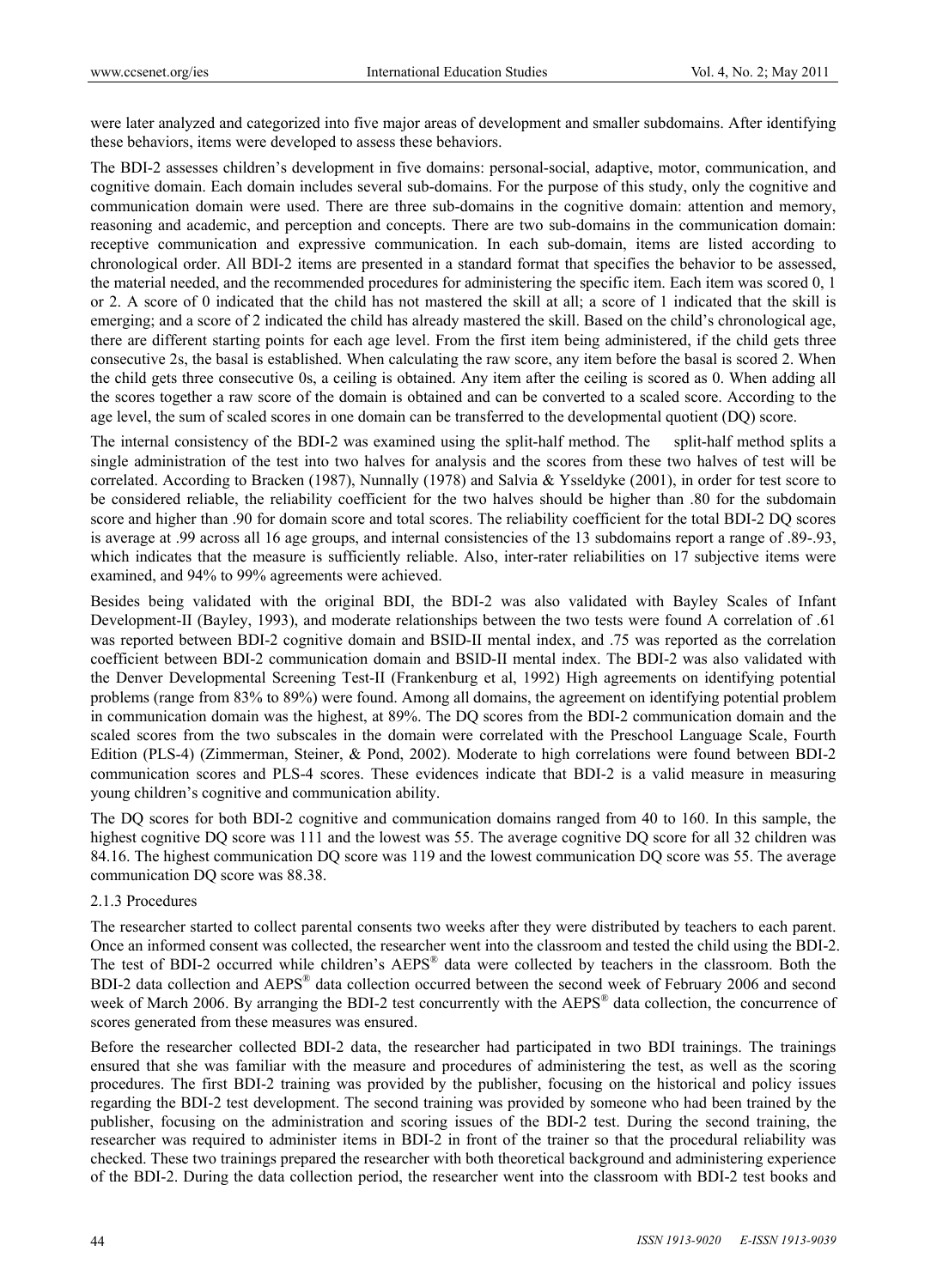manipulative kits, called children according to the participants list, and took children to the designated testing areas which included both the staff conference room and an area which consisted of one round table and two small chairs outside of a preschool classroom. There were three ways the researcher could administer the BDI-2 test items. The researcher could obtain information through structured test format, observation and interview with caregivers. The recommended ways of administering the specific item was listed for each item, and the researcher chose the one that was most suitable for the situation based on her previous knowledge. Most of the items were conducted using the structured test format because it was the most efficient way to collect data.

According to the child's chronological age, the researcher chose the appropriate starting item to begin the assessment. The researcher stopped testing when both basal and ceiling were established. The approximate time for conducting the BDI-2 cognitive and communication subdomains was about 45 minutes. On average, the researcher tested 3 children per day during the days she went into the classroom and collected the data. The data collection period lasted about a month in February. Some children were tested in the month of March.

Between the middle of February and middle of March, teachers in these five classrooms collected children's AEPS® data. The AEPS® data collection was mandatory by the school. The teachers in these 5 classrooms collected data using a set of activities during which they observed children and gave scores on AEPS<sup>®</sup> items. All five teachers had received technical assistance on how to collect children's AEPS® data. Five research staff from University of Kentucky went into classrooms and helped teachers in administering the AEPS® test by modeling how to conduct activity-based assessment, answering questions about the scoring of the AEPS®, and assisting data entry into the online  $AEPS^{\circledR}$  data system. An  $AEPS^{\circledR}$  certified trainer calculated a reliability session with all five teachers to ensure the scoring accuracy of teachers. Eighty percent agreement was reached. The AEPS® data were collected three times across the 2005-2006 school year. The fall semester data were collected between September 2005 and October 2005, the mid-point data were collected between February 2006 and March 2006, and the spring semester data were collected between March 2006 and April 2006. For the purpose of this study, only the AEPS® data collected between February 2006 and March 2006 were used. That time period was chosen to ensure the concurrency between AEPS® data and BDI-2 data.

#### 2.1.4 Analyse

Children's performance in the cognitive and communication areas was recorded and analyzed. The cognitive areas of both tests describe children's understanding of numbers, letters, consequences, logical relationships, spatial relationships and print, which reflects children's learning in early literacy and pre-math areas. The communication areas of both tests describe children's ability to use verbal or non-verbal language to communicate with his or her environment, which reflects children's learning in early language area.

SPSS was used for data analysis. Raw scores were used for analyses for all the AEPS® areas and strands. In order to be consistent with other technical adequacy studies on the BDI-2, the developmental quotient (referred as DQ in the following text) scores were used for its cognitive and communication domains (Newborg, 2004). When the DQ score was not available for the subdomains, raw scores were substituted. The evidence of concurrent validity was demonstrated by the correlation between the test score and criterion score (Carmines & Zeller, 1983; Messick, 1983; Nunnally, 1978). Therefore, Pearson's product moment correlations were performed between the AEPS<sup>®</sup> score and the BDI-2 scores. Scores on the AEPS<sup>®</sup> cognitive area were correlated to scores on the BDI-2 cognitive domain, and scores on the AEPS® social-communication domain were correlated to scores on the BDI communication domain. Before correlating scores generated from both tests, some preliminary data analyses were conducted. Descriptive analyses were performed on both  $AEPS^*$  and BDI-2 domain and subdomain scores. Due to the small sample size, efforts were made to avoid missing data. Two cases with missing data were eliminated from the analysis.

After conducting preliminary analysis, scores of both tests were entered into SPSS. Correlation analyses were performed by this statistic software. Correlation coefficients were generated by the correlation analysis. The statistical significance of the correlation was calculated by the correlation analysis as well.

After correlating the  $AEPS^*$  cognitive and social-communication area scores with BDI-2 cognitive and communication domain scores, relationship between each strand under AEPS® cognitive and social-communication area and each subdomain under BDI-2 cognitive and communication domains was also explored. Correlating subdomain scores from these two measures provided detailed information on whether and how children score similarly on these two measures.

#### *2.2 Social Validity*

#### 2.2.1 Recruitment and Participant

Lead teachers in the five preschool classrooms where children were recruited for the child assessment part of this study were asked to participate in the social validity component of this study by attending a focus group. Teachers who are interested in participation returned signed consent. All five teachers agreed to participation.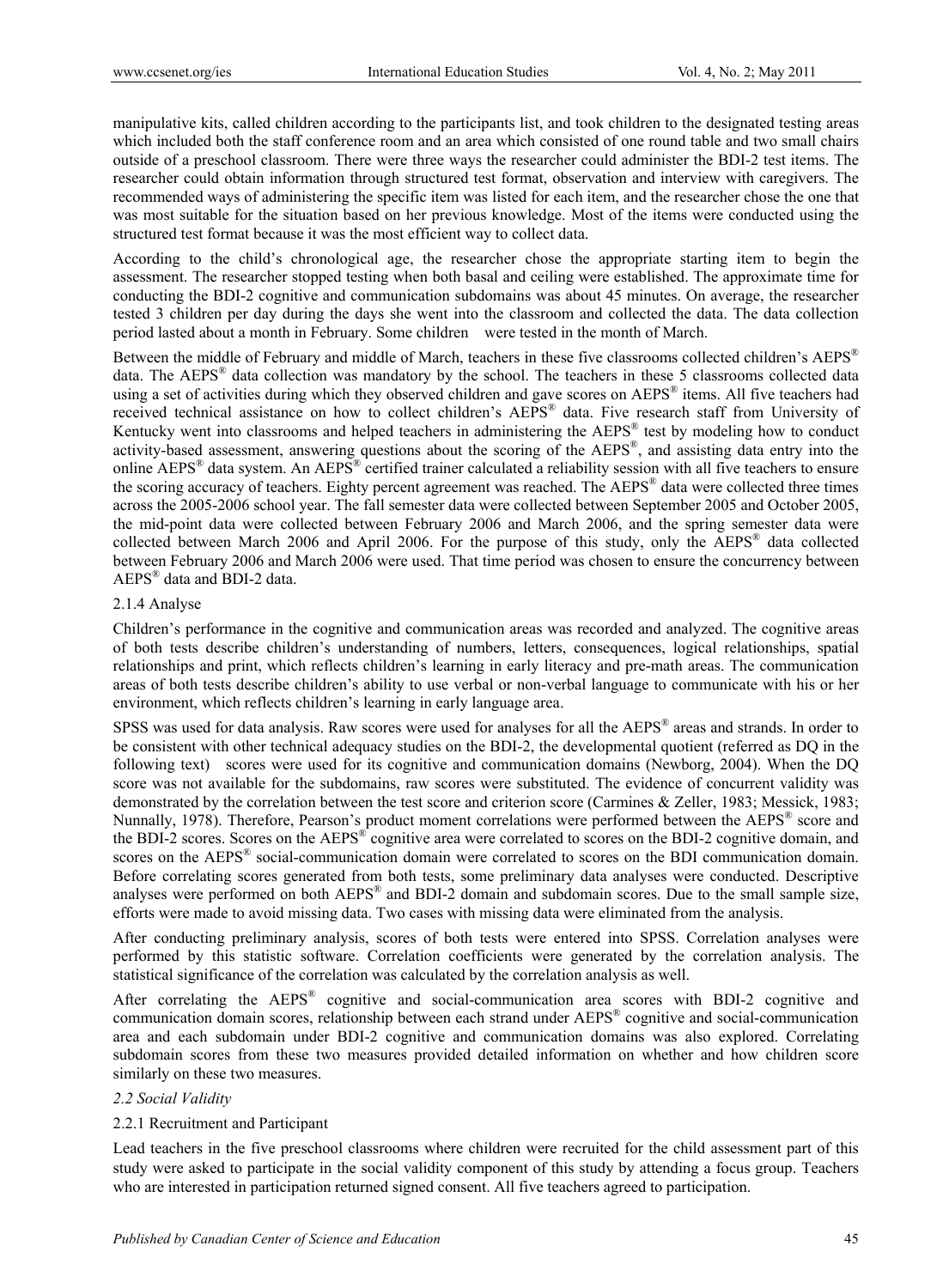#### 2.2.2 Analyses

The focus group data analysis used ethnographic summary and content analysis (Morgan, 1988). The ethnographic approach usually uses more direct quotations of the group discussion, while content analysis typically produces numerical description of the data (Morgan, 1988). Coding schemas were used, combined with the direct quotations from the discussion. Each open-ended question asked by the researcher represented one coding category so that responses to each question could be organized in an orderly fashion (Bogdan & Biklen, 2003). The categories were developed exclusively so that a code could only be placed under one category.

The group discussion was audio-taped and lasted about 30 minutes and then transcribed verbatim. After reviewing the transcripts twice, the researcher developed a list of codes according to the responses, and assigned a code to each response. For example, the first question explored teachers' perception of how children responded to a standardized test. Two codes (*not responded* and *response doesn't reflect their actual knowledge*) were assigned, with at least one code assigned to each participant's response. After the original codes were assigned to each response, transcripts were reviewed again and necessary modifications were made to ensure the consistency across the board. After all the codes were assigned and modified, a content analysis approach was employed. The researcher listed all the different codes occurring in one coding category and indicated the number of times this specific code had been assigned to all responses for the theme by putting tallies beside the code.

Each code was then examined to see if it fits into a different category other than the one under which it was originally assigned. For example, a code "unfair" was originally assigned under category *use of standardized test*, but after reviewing the transcripts carefully, the researcher believed it fit better under the question/category *disadvantages of standardized assessment*. After the researcher decided a specific code fits under a different category instead of the original one, a tally was placed besides the corresponding code in the new category. The process repeated itself until all responses were coded and placed under the appropriate coding category.

Finally, the list of codes and coding categories were analyzed and compared. This process allowed for broader themes to emerge from the data. For example, all codes, regardless which category they were under, related to the administration of assessment were grouped together as *administrative issues*, and all codes related to parents were grouped as *parent involvement***.** 

An inter-rater reliability check was achieved by using a code by code comparison method between the researcher and an outside coder. After the data were transcribed each coder received a copy of the transcript. Each coder then read the transcript independently and analyzed the transcribed data as previously described. Both coders listed codes and made notes in the margin of the transcripts so the comparison could be made. Code by code comparisons occurred in the form of discussion. The researcher first read the categories and codes under the category. The outside coder checked off the codes from her list. When the researcher missed codes that the outside coder had, discussion occurred to determine whether the codes should be added, and vice versa. For example, *tester familiarity* was listed as a code under the *child response* category for the outside coder but not for the researcher. The researcher explained that she coded it as rigid setting under category *disadvantages of standardized test*. However, the outside coder considered it as a factor that impacted child response. After carefully review of the transcript again, an agreement was reached that it should be listed as *tester familiarity* under *child response*. This process was repeated until 100% consensus was reached on each category and code.

#### **3. Results**

#### *3.1 Concurrent Validity*

Table 1 presents the Pearson's correlation coefficient between AEPS® social-communication score and BDI-2 communication scores. The result indicated that a positive correlation existed between the  $AEPS^{\mathcal{B}}$ social-communication area score and BDI communication domain score. The correlation was statistically significant, with the correlation coefficient of .60 ( $p$ <.001).

Strands in the AEPS® social-communication area also were positively correlated to BDI communication domain as well as its subdomains. The two strands in the AEPS<sup>®</sup> social-communication area were a) social-communicative interaction, and b) word, phrases, and sentences. And the two subdomains in BDI communication domain were a) receptive communication and b) expressive communication. The results of Pearson's correlation indicated that these strands and subdomains were significantly correlated. Higher scores of the AEPS® social-communicative interaction strand were associated with higher scores of BDI-2 receptive communication and expressive communication. Higher scores of the AEPS<sup>®</sup> word, phrase, and sentences strand were also associated with higher scores of the BDI-2 receptive communication and expressive communication.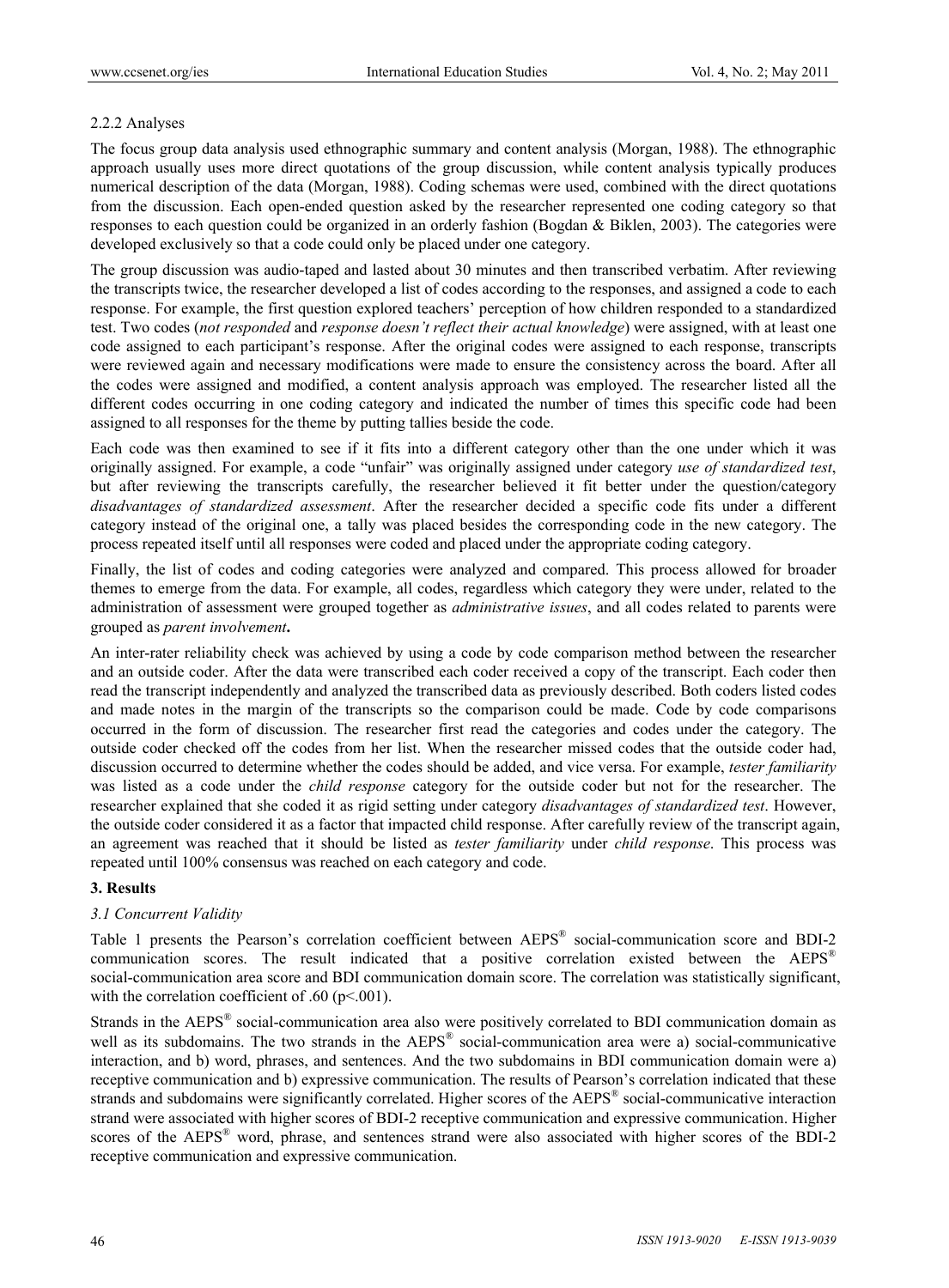Table 2 presents the Pearson's correlation between the AEPS<sup>®</sup> cognitive domain and the BDI cognitive domain. The results indicate that a positive correlation existed between the AEPS® cognitive score and the BDI cognitive scores, and the correlation was statistically significant (r  $(32) = .57$ , p<.001). The results indicated that higher AEPS<sup>®</sup> cognitive scores were associated with higher BDI cognitive scores.

Eight strands in the AEPS® cognitive domain were also positively correlated to the BDI cognitive domain as well as the three sub-domains. The eight AEPS® strands were concept, category, sequence, recall, problem-solving, play, premath, and phonological awareness and emergent reading. The three sub-domains under BDI-2 cognitive domain were attention and memory, reasoning and academic, and perception and concepts. Among the eight AEPS<sup>®</sup> strands, seven of them (concept, category, sequence, recall, problem-solving, permath, and phonological awareness and emergent reading) were significantly correlated to all three sub-domains in the BDI-2 cognitive domain.

The play strand was significantly correlated to one of the sub-domains (reasoning and academic), but not the other two. All but one strand (category) was significantly correlated to the BDI-2 cognitive DQ score.

#### *3.2 Social Validity*

After analyzing, comparing and discussing the transcribed data, both coders agreed that four majors themes emerged from the focus group: 1) *administrative issues of assessment*; 2) *the use of assessment and its results*, 3) *parent involvement in the assessment*, and 4) *teacher preference*. In each of the four themes, different codes were assigned.

*Administrative Issues.* For standardized assessment, three categories were included under the theme of administrative issues: *child response*, *advantages of standardized test*, and *disadvantages of the standardized test*.

*Child response.* Teachers commented that in standardized tests children either do not respond to the questions or their responses do not reflect what they know. Three teachers indicated that children do not respond to standardized tests, and two teachers indicated that children's responses do not reflect what they know. Examples of some of the responses are reflected below:

"…they don't want to do anything like they will just quit or confused so that really doesn't make sense."

"…even though they may know the correct answer they may not respond."

"I know that their perception did not reflect what they knew."

In terms of what impacted the child's response in standardized tests, one teacher mentioned that it was because children were aware of the fact that they are being tested. Two teachers mentioned that tester familiarity and test settings could impact children's responses. For example, one teacher said:

 "…it depends on who the person is to test the child and if it's that child is not familiar with that person then they may not respond to the question that you are asking them, even though they may know the correct answer they may not respond because they are with someone who was not familiar to them."

*Advantages/disadvantages of standardized tests.* Three factors emerged as advantages of standardized tests: 1) they are easier to administer; 2) they take less time; and 3) they are fun for some children. When talking about the disadvantages of standardized test, three teachers indicated it was not fair for children. Two teachers indicated the rigid setting was a disadvantage for standardized test. Examples of responses are listed below:

"Even though you feel like if you worded differently maybe that child will be able to answer or do that, with standardized you cannot."

"…it was kind of unfair because some of my kids didn't even, they then looked at some of the pictures and they called it different name than what they are probably called."

*Advantages/disadvantages of authentic assessments.* Two categories were included under the administrative theme: *child response* and *advantages and disadvantages of authentic assessment*. Two teachers indicated that authentic assessment elicited natural responses from children. All teachers indicated that compared to standardized tests children were less aware of the fact that they are being tested and that authentic assessment was easier for children because items in authentic assessment are embedded in the natural environment. Examples of some responses are as follow:

"…because it was not set up the way that they are directly tested and then it can convey the information from them"

 "I think it's a little bit easier like I said before because they don't necessary know that they are being tested…"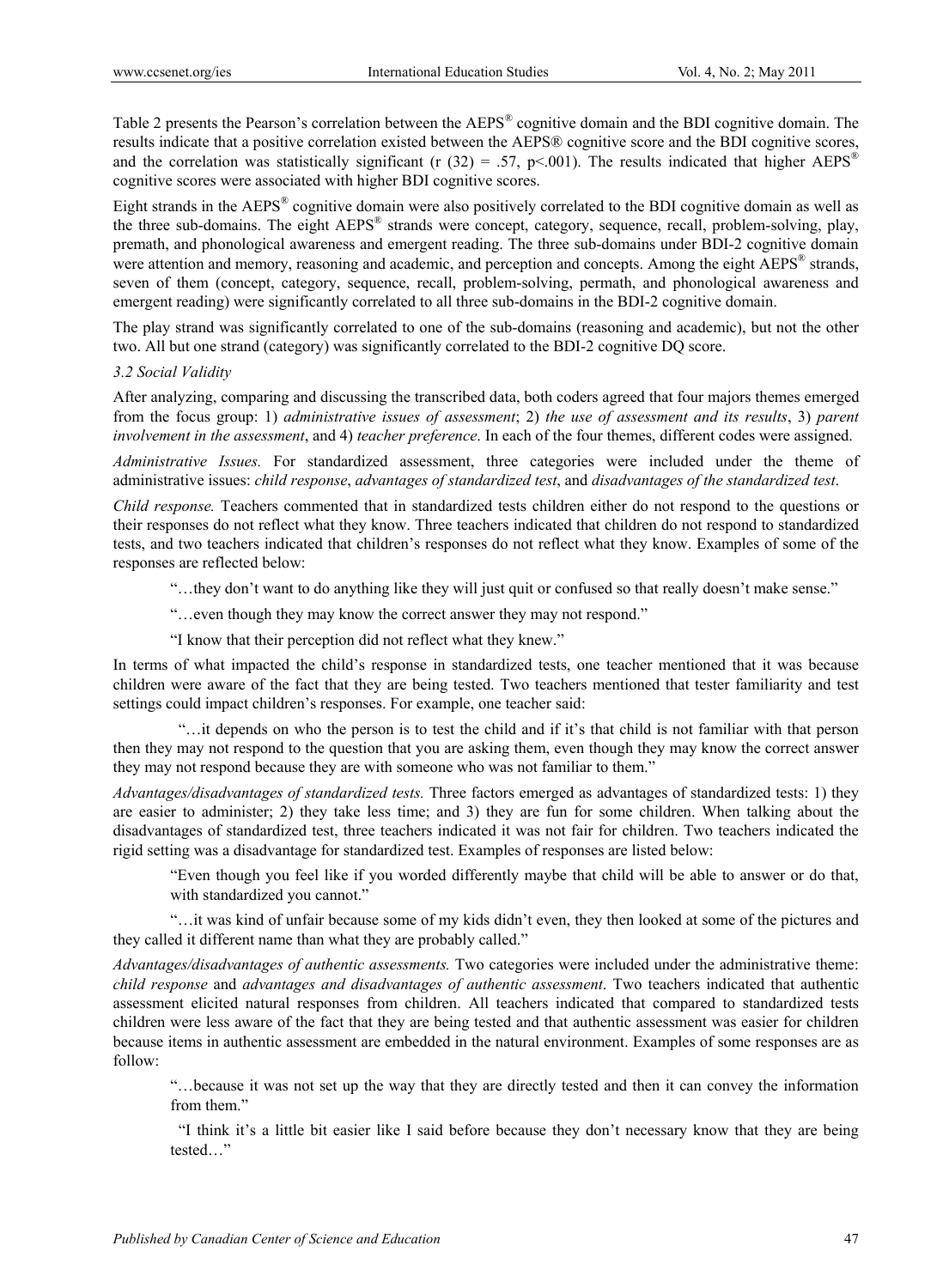Even though *time-consuming* was listed by all teachers among one of the disadvantages of authentic assessment, two teachers mentioned that it could be less time-consuming once teachers know their children. For example, one teacher stated:

"I think that's not true and like I can think of a handful of my students that turn 5, like in 2005, like they've been missing the deadline for kindergarten, and by the second round I could have just gone through the AEPS® and ask them the questions, and they, you know, and that would have been easier and taking less time than trying to complete the activity protocol that we have for the AEPS<sup>®</sup>. Then, you know, I just think it would have been, it would be a lot easier if we can just ask them questions."

*Use of the Assessment Results.* For standardized test, teachers had different approaches regarding their uses of the test. Two teachers indicated *they did not use the test results* at all. One teacher used the assessment as a *screening tool* to inform the need of further assessment, and used items on standardized test for instructional purposes so that children will perform better on "*post-test*". Two teachers mentioned the test results made them *aware of children's needs*.

For authentic assessment, all teachers indicated that they use the results to *inform their classroom instruction*. Teachers *trusted the test results*. They also believe that skills reflected in the authentic assessment are *linked to daily life and curriculum*. As for why teachers trusted the results, one teacher indicated:

"because I mean their responses are authentic. Umm, you know because it was not set up the way that they are directly tested and then it can convey the information from them"

*Parent Involvement.* According to the teachers, some parents do not care about the standardized test because they do not understand it, while others are curious about how their children are doing based on the standardized scores. Meanwhile, with the authentic assessment, some parents need more information on the tool, some parents appreciate the fact that authentic assessment monitors the progress, some parents think it is easier to read, and others just think it is really cool.

*Teacher Preference.* Teachers had different opinions when asked about their preferences on the tests. First of all, all of them indicated that their preference depended on the child or situation. The factors mentioned that influence their preferences were: 1) *child's characteristics*, 2) *how many times the assessment had to be conducted*, 3) *how many children to be assessed*, and 4) *how well the materials were prepared*. Meanwhile, two teachers indicated both tests had its benefits, and two of them indicated authentic assessment would be more beneficial.

Scores generated from the instrument are valid for the purposes for which they are being used (National Research Council, 2008). Assessors should be trained to meet a clearly specified level of expertise in administering assessments, should be monitored systemically, and should be reevaluated occasionally because implementing assessment For assessment that can have significant consequences for children, teachers, or programs, following the best possible assessment practice is crucial. Curriculum-based assessment can be used for accountability under the condition that objectivity of such assessment is ensured by checking for reliability and consistency.

#### **4. Discussion**

#### *4.1 Concurrent Validity*

Results from this study supported the hypothesis that the AEPS<sup>®</sup> is a concurrently valid measure for reporting children's accountability data on language, literacy, and pre-math skills and it also is perceived as a useful measure by teachers. Correlations were run between the AEPS® social-communication area and the BDI-2 communication domain. According to the results, scores from the AEPS® social-communication area were significantly correlated to scores from the BDI-2 communication domain. Based on Cohen's (1988) definition of strength of correlation, it is moderately correlated ( $r=.60$ ,  $p<.001$ ). Compared to the validity coefficiency of .75 when the BDI-2 communication domain was correlated with BSID-II mental index, a validity coefficient of .60 is lower. However, the BDI-2 cognitive domain only reached the validity coefficient of .61 with the BSID-II mental index and was still considered valid, therefore, the correlation coefficient of .60 is acceptable.

Upton further examination of the strands, strands under AEPS® social-communication area were all significantly correlated to both subdomains under the BDI-2 communication domain. The validity coefficients of these correlations range from .63 to .72. When comparing these numbers to other validity studies (Newborg, 2004) of the BDI-2, it is appropriate to claim that scores of the AEPS® social-communication area were similar enough with the scores of the BDI-2 communication domain to claim its concurrent validity.

Correlations also were run between the AEPS® cognitive area and the BDI-2 cognitive domain. According to the correlation analysis, scores from the AEPS<sup>®</sup> cognitive area were significantly correlated to scores from the BDI-2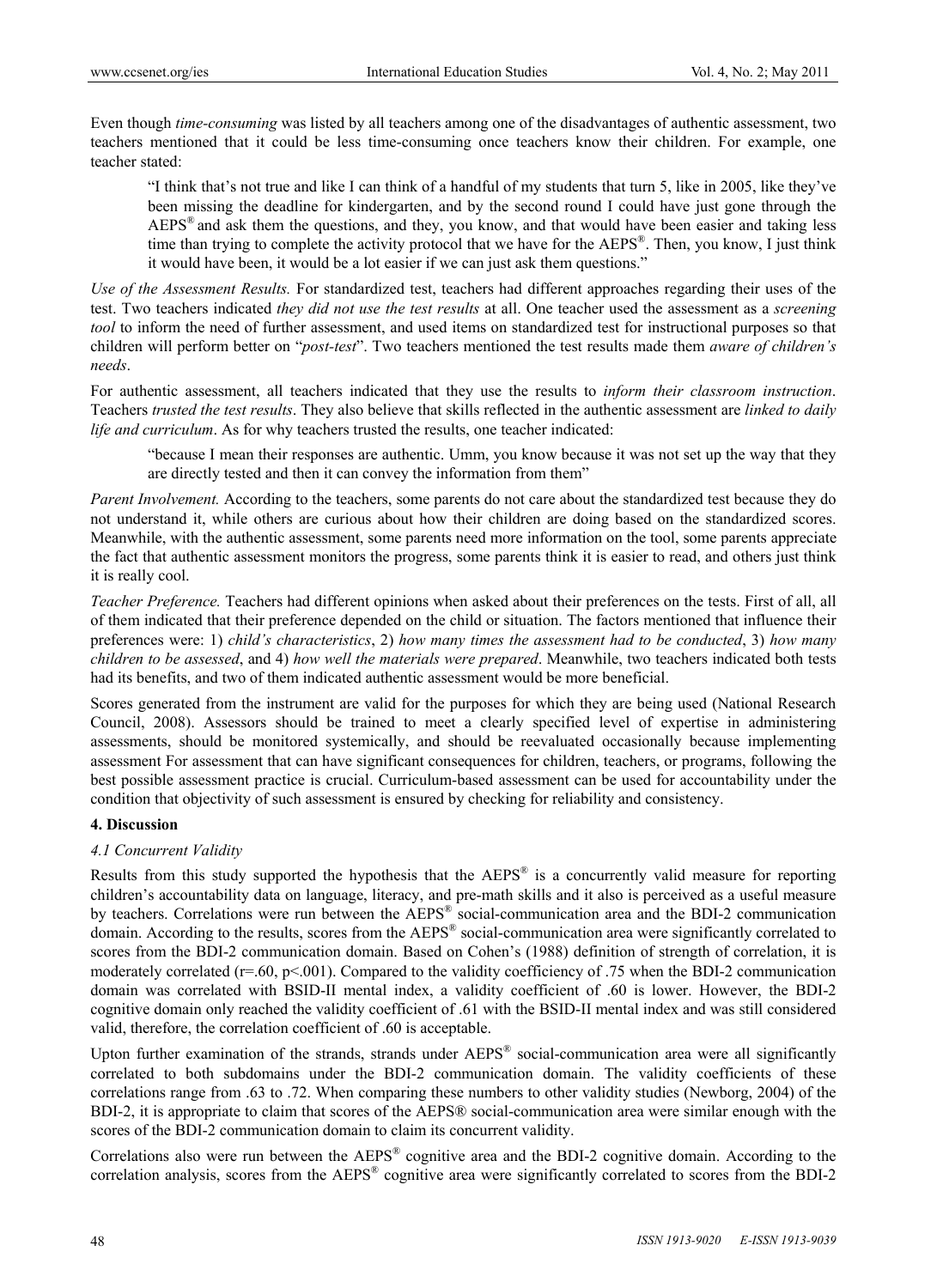cognitive domain. Based on Cohen's (1988) definition of strength of correlation, they were moderately correlated. The validity coefficient between the AEPS® cognitive area and the BDI-2 cognitive domain is .57. Compared to the .61 validity coefficient of the BDI-2 when it was validated with the BSID-II mental index, the coefficient of .57 found in this study is an acceptable figure.

Based on the further examination of the AEPS<sup>®</sup> cognitive area, scores from most strands under that area were significantly correlated to scores from all three of the subdomains under the BDI-2 cognitive domain. Scores from seven out of eight strands under the AEPS® cognitive area were significantly correlated to scores from the BDI-2 attention and memory subdomain. Five of them (category, sequence, recall, problem-solving, and phonological awareness and emergent reading) had moderate correlations with the attention and memory subdomain.

Also, scores from all strands under the AEPS<sup>®</sup> cognitive area were significantly correlated to the BDI-2 reasoning and academic subdomain. Among these strands, five of them (concept, sequence, recall, problem-solving, and phonological awareness and emerging reading) had moderate correlations with the reasoning and academic subdomain.

In addition, scores from seven out of eight strands under the AEPS® cognitive area were significantly correlated to the BDI-2 perception and concepts subdomain. However, most of the correlations were weak based on Cohen (1988)'s definition of strength of correlation. Only two strands (concept and recall) had moderate correlations with the BDI-2 perception and concept. The correlations between scores from the AEPS® cognitive area and its strands and scores from the BDI-2 cognitive domain and its subdomains reflected the link between these two measures.

Based on all the above findings, scores from the AEPS<sup>®</sup> cognitive and social-communication area as well as their strands are reflective of children's performance on the BDI-2 cognitive and communication domains and their subdomains. Therefore, instead of conducting the standardized test, the AEPS<sup>®</sup> can be used as an alternative measure to report children's scores in cognitive and communication areas. Since the cognitive and communication areas included items that measure children's language, literacy and pre-math abilities, the AEPS<sup>®</sup> can be used as a valid measure to report children's accountability data on these areas.

#### *4.2 Social Validity*

According to the results from the focus group, teachers indicated that authentic assessments such as the  $AEPS^*$  truly reflect what a child knows regardless of his or her personality, and they all used it to gain information from children about their skills. Teachers also indicated that they did not use standardized tests much because these tools did not reflect a child's ability as accurately as the authentic assessment, especially when the child is not familiar with the test administrator and the test environment. This is consistent with the notion mentioned by other researchers that young children's behaviors in the testing situation may affect the accuracy of testing results (Nagle, 2000). However, some teachers admitted using items from the standardized tests to "teach the test". This finding is consistent with some of the concerns around standardized test that when using standardized test to measure outcomes for accountability, teachers are alternating their instruction and the curriculum is narrowed to a focus on skills that are on the tests (Kohn, 2001; Hess & Brigham, 2000; Shepard, Taylor, & Kagan, 1996; James & Tanner, 1993). Teachers did indicate the benefits standardized tests in terms of time. Using standardized test is efficient in a sense.

Among the advantages of authentic assessment, two factors were listed as the most influential reasons for teachers to use it: 1) authentic assessment elicits natural response from children, and 2) authentic assessment is easier for children. All teachers indicated that authentic assessment puts less pressure on children because most of the time the child was not aware that he or she was being tested. Teachers' opinions on authentic assessment are consistent with the other literature that pointed out preschool school children as different as their school-age counterparts. Literature (Nagle, 2000) indicated that preschool children approach the test with a different motivational style than older children. Unlike older school age children, younger children tend not to place importance on answering questions correctly, persisting on test items, pleasing the examiners, and responding to social reinforcement. Younger children also have lower tolerance levels and higher levels of frustration than older children (Nagle, 2000).

Even though teachers indicated that authentic assessment was naturally embedded and it reflected natural responses from children, when asking about their preferences, teachers did mention that both standardized test and authentic assessment have their benefits. Four factors were mentioned as the conditions or barriers which they have to consider in choosing authentic assessment: 1) child's character, 2) frequency of conducting assessment, 3) number of children, and 4) preparation of the materials. The fact that alternative assessment was viewed as a time-consuming task impacted teacher's preferences. When the authentic assessment has to be repeated three times a year it could add pressure to teachers. Also, when there are many children to assess, the time-consuming nature of authentic assessment may keep teachers away from it. However, these barriers could be removed by getting familiar with children. As two of the teachers mentioned, when they know their children better it does not take much time to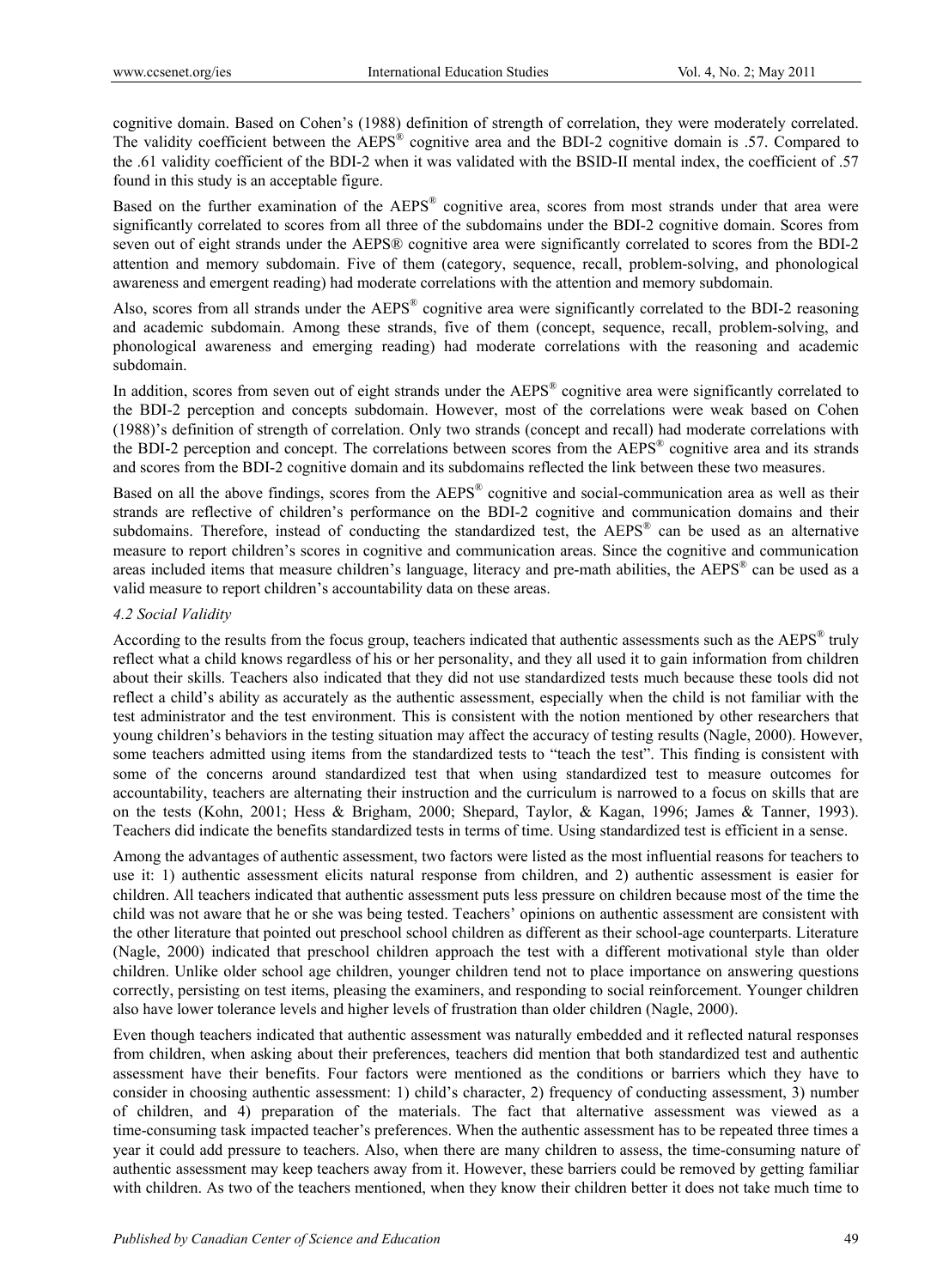check off the items from the authentic assessment. Since the items in the authentic assessment are naturally embedded and linked to daily life skills, teachers have enough opportunities to see them on a daily base. Therefore, when it comes to the "assessment time", teachers should know them already if they know their kids well enough.

According to teachers' discussion, parents appreciated the fact that the authentic assessment shows the progress over the time. Because items on an authentic assessment are linked to the daily life, parents can understand authentic assessment more easily. This is consistent with findings that when results from alternative assessments were used for reporting to parents, the performance indicators were detailed and concrete enough for parents to understand what curriculum expectations were being addressed (Shepard, Taylor, & Kagan, 1996).

Based on the perceptions of teachers, even though standardized tests have the benefits of being efficient and fun for some children, the authentic assessment is an appealing alternative for traditional standardized test because of its authenticity and naturally embedded characteristics. It also is easier for children and parents. As long as the time-consuming issue is addressed by better preparing the materials and getting to know children better, it can serve as an efficient method to assess young children.

#### **5. Implications for Research**

Different professional organizations such as the Division of Early Childhood (DEC) and the National Association for the Education of Young Children (NAEYC) (DEC, 2007; NAEYC and NAECS/SDE, 2003) have recommended desirable assessment practices. According to their statements, assessment should be 1) conducted in a naturalistic environment, 2) reflecting functional skills, 3) involving families, and 4) linked to the curriculum and individual goal development. In this particular study, the results indicated that the AEPS® fits all these described characteristics because: 1) it was conducted in the classroom by teachers during regular activities so that it ensured naturalistic environment; 2) according to teachers' perceptions, the items in the AEPS<sup>®</sup> are functional items that assess children's real life skills instead of abstract forms of knowledge; 3) the AEPS® required some parent input, and was easier for parents to understand; and 4) the AEPS® was developed in the way that items can be directly linked with curriculum. Therefore, the AEPS®, as well as many other similar curriculum-based assessments, is consistent with the recommended assessment practice for its appropriate use in the classroom. However, when using for the accountability purpose, the reliability and validity of such assessments have been questioned (Harbin et al., 2005; Neisworth & Bagnato, 2004; Stewart & Kaminski, 2002).

This study answered one aspect of psychometric questions raised from the researchers. The results indicated that scores from the AEPS $^{\circ}$  are similar as scores generated from the traditionally used BDI-2. The results demonstrated the technical adequacy of the measure and convinced the researchers, educators and other customers that the AEPS<sup>®</sup> meets the traditional technical adequacy criteria to be used as an alternative measure to report children's accountability data in the area of early language, literacy and pre-math areas.

#### **6. Implication for Practices**

There have been debates about whether human judgment can be relied on to provide reliable data to be used for accountability purpose (Shavelson, Baxter, & Gao, 1993). For the purpose of this study, an AEPS<sup>®</sup> certified trainer conducted a reliability check with each teacher and reached at least 80% agreement with all of them. Therefore, the reliability indicator tells the public that teachers are trustworthy in terms of using an authentic assessment measure to provide accountability data. In addition, based on the teachers' perceptions of the AEPS®, using the AEPS® is appealing for several reasons: First, the efficiency issue of the curriculum-based assessment can be addressed. Teachers indicated that the AEPS® cost less time than standardized tests when the teacher is familiar with children. Before the time-consuming issue of the AEPS® being addressed, one of the advantages of teacher's preference standardized test over authentic assessment was the efficiency issue. When it is as efficient to administer authentic assessment in classroom as using standardized test, authentic assessment is preferred. Second, using the AEPS® can result in more natural and authentic responses from children than those collected for traditional standardized test. Third, the results from the AEPS® can be directly linked with classroom instructions and individualized planning. Finally, the AEPS<sup>®</sup> is more family-friendly because parents found it easier to read and follow their children's progress. Based on the reasons stated above, teachers in this study felt more comfortable using the AEPS® to record and report child outcome. It is preferable for teachers to use the measure that they are comfortable with. And since it is suggested that teachers can implement the measure reliably, the AEPS® can serve as a desirable alternative for assessing children and reporting their accountability data. Furthermore, the AEPS<sup>®</sup> Test also has been developed as a measure that provides cut-off scores for determining eligibility for special service for infants and young children (Bricker et al., 2008; Macy et al., 2005; Bricker, Yovanoff et al., 2003). When combining all these benefits together, the AEPS® Test serves all purposes for an assessment. It can be used as a tool for determining eligibility for special services. It can be used to provide information for classroom instruction. And it can be used as a measure that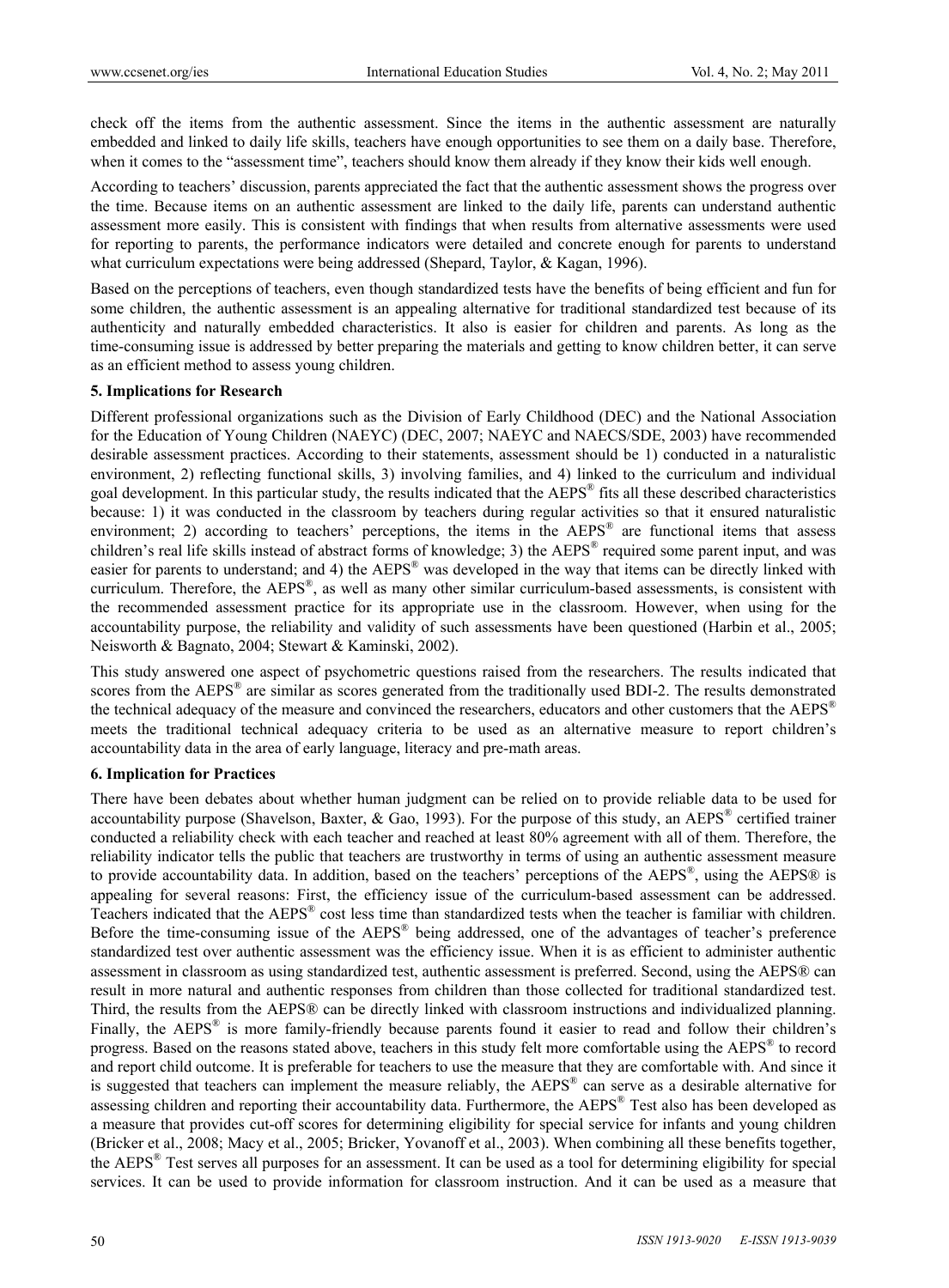records child's developmental progress; and it can provide the accountability data for programs. Now that the technical adequacy issue of the test has been examined, public's concerns on the psychometric properties of the measure were partially answered. And the social consequence of using the AEPS® Test has also been examined in this study.

Many states are now in the process of implementing curriculum-based assessment for accountability (Early Childhood Outcomes Center, 2007). One of the obstacles for fully implementing non-standardized measurement is the technical adequacy issue. Now that the evidences of technical adequacy of the AEPS® Test have been collected, it sheds light on other curriculum-based measurement. It convinces the public that non-standardized measurement can be as reliable and valid as standardized tests. Therefore, using curriculum-based assessment or authentic assessment for accountability is a feasible alternative.

#### **References**

American Educational Research Association, American Psychological Association, & National Council on Measurement in Education. (1999). Standards for educational and psychological testing. Washington, DC: Authors.

Anderson, S. (1998). The trouble with testing. *Young Children, 53(4),* 25-29

Anderson, R.C., Hiebert, E.H., Scott, J.A., & Wilkinson, I.A.G. (1985). Becoming a nation of readers: The report of the Commission of reading. Washington, DC: National Institute of Education.

Appl, D. J. (2000). Clarifying the preschool assessment process: traditional practices and alternative approaches. *Early Childhood Education Journal, 27(4),* 219-225

Black, P. & William, D. (1998). Inside the black box: raising standards through classroom assessment. *Phi Delta Kappan, 80,* 139-148

Barnett, D. W., & Macmann, G. M. (1992). Early intervention and the assessment of developmental skills: Challenges and directions. *Topics in Early Childhood Special Education, 12*(1), 21-42

Brown, D. F. (1993). The political influence of state testing reform through the eyes of principals and teachers. (Report No. EA-025-190). Atlanta, GA: Conference Paper. (ERIC Document Reproduction Service No. ED360737).

Black, P. & William, D. (1998). Inside the black box: Raising standards through classroom assessment. *Phi Delta Kappan, 80(2),* 139-148

Bogdan, R.C., & Biklen, S.K. (2003). Qualitative research for education: an introduction to theories and methods. Boston, MA: Allyn & Bacon.

Bricker, D., Pretti-Frontczak, K. (2002). *Assessment, Evaluation and Programming System for Children and Infants, Second Edition*. Baltimore, MD: P.H. Bookers.

Bricker, D., Yovanoff, P., Capt, B., & Allen, D. (2003). Use of a curriculum-based measure to corroborate eligibility decisions. Journal of Early Intervention, 26, 20-30

Bufkin, L. J., & Bryde, S. M. (1996). Young children at their best: Linking play to assessment and intervention. *Teaching Exceptional Children, 29* (2)*,* 50-53

Cohen, J. (1988). *Statistical power analysis for the behavioral sciences* (2nd ed.). Hillsdale, NJ: Lawrence Erlbaum Associates.

Crawford, J. (2005, May/June). Test Driven. *NABE News, 28,* 1.

Division of Early Childhood (DEC). (2007). *Division for Early Childhood companion to the NAEYC and NAECS/SDE Early Childhood Curriculum, Assessment, and Program Evaluation: Building an effective, accountable system in programs for children birth through age 8.* 

Dorn, S. (1998). The political legacy of school accountability systems. *Education Policy Analysis Achieves, 6(1),* Available from [Online] Available: http://epaa.asu.edu/epaa/v6n1.html

Harbin, G. (1977). Educational assessment. In L. Cross & K. Goin (Eds.), *Identifying handicapped children: A guide to casefinding, screening, diagnosis, assessment, and evaluation*. New York: Walker.

Harbin, G., Rous, B., & McLean, M. (2005). Issues in designing state accountability systems. *Journal of Early Intervention, 27 (3),* 137-164

Hatch, J. A. (2002). Accountability shovedown: resisting the standards movement in early childhood education. *Phi Delta Kappan, 83(6),* 457-462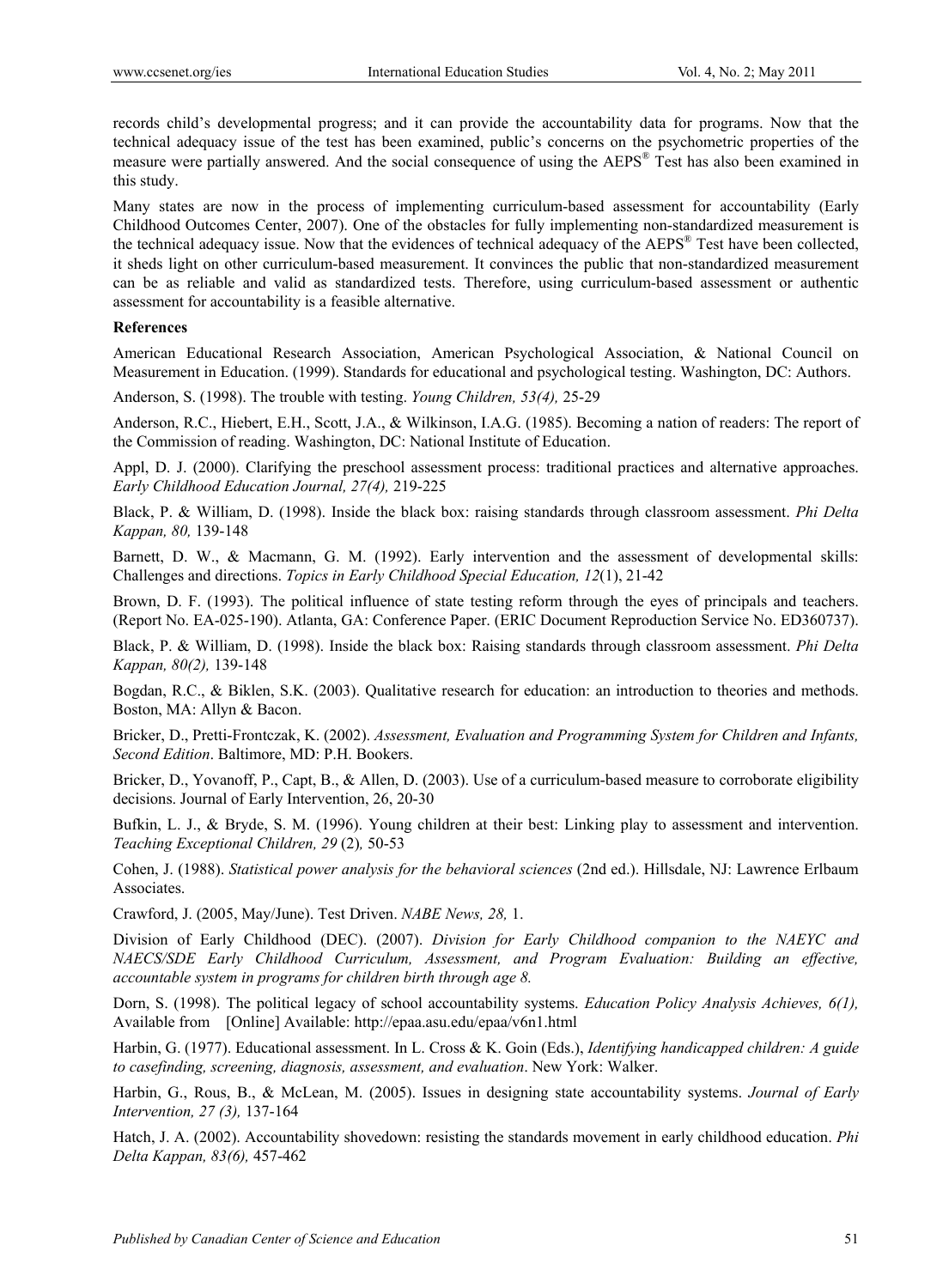Hatch, J. A. & Grieshaber, S. (2002). Child observation in Australia and the USA: A cross-national analysis. *Early Child Development and Care, 169*, 39-56

Herman, J., & Golan, S. (1991). Effects of standardized testing on teachers and learning-another look. *CSSE Technical Report # 334,* Los Angeles: Center for the Study of Evaluation.

Hess, F., & Brigham, F.J. (2000). The promises and pitfalls of high stakes testing. *American School Board Journal, 187 (1),* 26-29

James, J.C., & Tanner, C.K. (1993). Standardized testing of young children. *Journal of Research and Development in Education, 26(3),* 143-152

Janesick, V.J. (2001). *The Assessment Debate.* Santa Barbara, CA: ABC-CLIO.

Kaplan, R.M., & Saccuzzo, D.P. (2001). *Psychological testing: principles, applications, and issues (5<sup>th</sup> ed.).* Belmont, CA: Wadsworth/Thomson Learning.

Kellagham, T. & Madaus, G. (1991). National Testing: lessons for American from Europe. *Educational Leadership, 49(3),* 87-93

Kim, J., & Suen, H.K. (2003). Predicting children's academic achievement from early assessment scores: a validity generalization study. *Early Childhood Research Quarterly, 18 (4),* 547-566

Kohn, A. (2001). Fighting the tests: a practical guide to rescuing our schools. *Phi Delta Kappan, 82(5),* 348-357

Kornhaber, M. L. (2004). Appropriate and inappropriate forms of testing, assessment, and accountability. *Educational Policy, 18(1)*, 45-70

La Paro, K.M., & Pianta, R.C. (2000). Predicting children's competence in the early school years: a meta-analytic review. *Review of Educational Research, 70(4),* 443-484

Macy, M. G., Bricker, D. D., & Squires, J. K. (2005). Validity and reliability of a curriculum-based assessment approach to determine eligibility for part C services. *Journal of Early Intervention, 28*, 1-16

Mattew, M., Schweid, J., & Sireci, S.G. (2010). Formative assessment systems: evaluating the fit between school districts' needs and assessment systems' characteristics. *Educational Assessment, Evaluation and Accountability,* 22(1), 29-52

McLean, M. Bailey, D., & Wolery, M. (1996). *Assessment of infants and preschoolers with special needs.* Columbus, OH: Merrill/Prentice-Hall.

Meisels, S.J. (2006), Accountability in early childhood: No easy answers.

Meisels, S. J., & Atkins-Burnett, S. (2000). The elements of early childhood assessment. In J. P. Shonkoff, & S. J. Meisels (Eds.), Handbook of early childhood intervention (2nd ed., pp. 231– 257). New York: Cambridge University Press.

Klein, A. S. & Estes, J. S. (2004). Using observation for performance assessment. *Early Childhood News, 23,* 32-39

Mitchell, R. (1995). *The promise of performance assessment: how to use backlash constructively.* Paper presented at AERA annual conference. San Francisco, CA.

Mintrop, H. (2004). High-stakes accountability, state oversight and educational equity. *Teacher College Record, 106 (11),* 2128-2145

Moorcroft, T. A., Desmarais, K. H., Hogan, K., & Berkowitz, A. R. (2000). Authentic assessment in the informal setting: how it can work for you. *Journal of Environmental Education,* 31(3), 20-24

National Association for the Education of Young Children (NAEYC) & National Association of Early Childhood Specialist in State Departments of Education (NAECS/SDE). 2003. Position Statement. Guidelines for appropriate curriculum content and assessment in programs serving children ages 3 through 8. *Young Children*.

Nagle, R. J. (2000). Issues in preschool assessment. In B.A. Bracken (Eds.), The *Psychoeducational assessment of preschool children* (pp. 19-32). Needham Heights, MA: Pearson Education.

Nagle, R. J. (2000). Issues in preschool assessment. In B.A. Bracken (Eds.), The *Psychoeducational assessment of*  Neisworth, J. T. & Bagnato, S. J. (2004). The mismeasure of young children: The authentic assessment alternative. *Infants and Young Children, 17*(3), 198-212

Neuman, S.B., & Roskos, K. (2005). The state of state pre-kindergarten standards. *Early Childhood Research Quarterly, 20,* 125-145